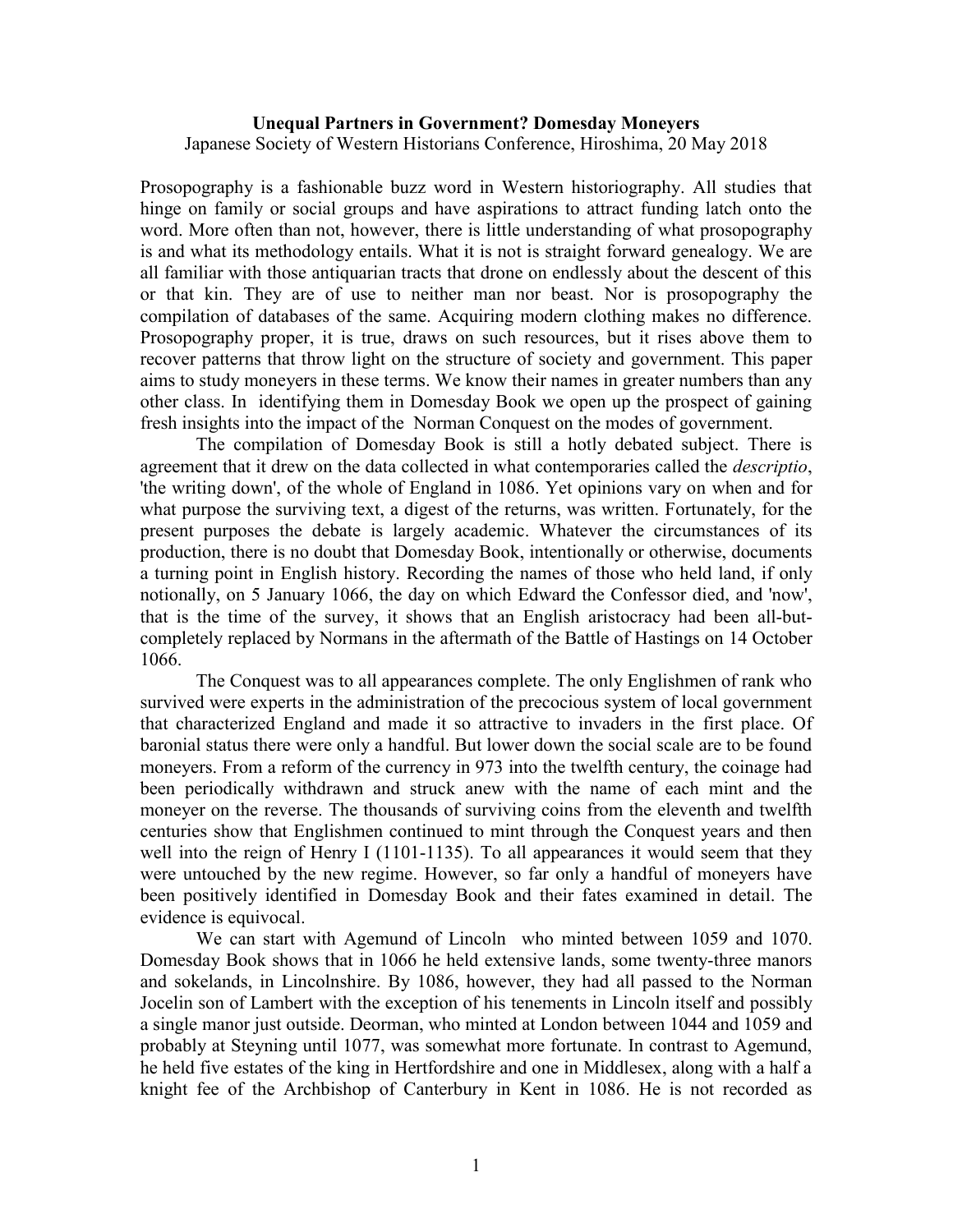holding any of these lands himself in 1066, but it is likely that, in one way or another, he inherited them from kinsmen. Thirdly, there is Swetmann of Oxford. Possibly minting from as early as 1050 to 1062, he is explicitly identified in the Domesday account of Oxford itself. His name, however, is not found elsewhere in the Oxfordshire folios and the four instances found beyond are most likely references to other individuals. Swetman, it seems, had no land outside the borough in which he minted. He was apparently of modest means and modest status both before the Conquest as after.

The three moneyers who are well attested in Domesday Book were of varying wealth and experienced different trajectories following the Conquest. What, then, was the norm? This paper aims initially to set out a methodology for identifying moneyers and provide a preliminary analysis of their fate in these terms before briefly exploring the implications for our understanding the nature of royal government in 1086. The first task is, to say the least, a tricky business. A comprehensive account of moneying was no part of the Domesday survey. All references to the process are incidental: we hear only of a handful of mints, moneyers, and their dues and Swetman alone is named. We do, though, get a sense of the status of moneyers. Swetman held his house freely as did an anonymous moneyer in York, while Agemund in Lincoln and seven unnamed moneyers in Hereford enjoyed sake and soke. A further one in Wallingford was 'quit so long as he does the coining'. The separate renders that other moneyers made to the crown suggests that such privileges were common. The implications are clear. Like Deorman of London, moneyers held their lands directly from the king. Where they can be traced in the twelfth and thirteenth centuries, as in Nottingham and Winchester, their lands were constituted as separate fees that were held in chief of the king.

As such, contemporary moneyers ought to regularly appear in Domesday Book as holders of land in both 1066 and 1086. Further, identifying them ought to be a simple matter of correlating the data with the coin evidence. But inevitably life is not that simple. Neither of the datasets is free of uncertainties and ambiguities. First the Domesday evidence. The terms of the survey initially specified three datums for tenure, namely, the day on which King Edward was alive and dead, when the land was acquired by its new holder, and 1086. In practice, though, the jurors presented what evidence they had and this was often outside these terms. Thus, apparent holders of land in 1066 might hold from any time in the reign of Edward the Confessor up to the usually indeterminate date when his Norman successor took over. What purports to be contemporary should, of course, be no later than 1086: although the date of the compilation of Domesday Book has been questioned, there is no doubt that it generally drew its information from the returns of the survey. If there is later material, it is probably minimal in extent. Conversely, it was not necessarily up-to-date. There are said to be no moneyers in Huntingdon, but the coin evidence indicates minting in issues before and after the survey. If not plain mistaken or a later interpolation, the stated absence of moneyers must relate to an earlier period. The data, then, are not as firmly dated as they appear.

Nor is the coin record. The sequence of the issues in the reigns of Edward the Conqueror, Harold II, and William I is generally accepted, but there remains disagreement over chronology. In particular, it has been suggested that the PAXS type, hitherto assigned to the period 1083-1086, is most likely the first issue of William II rather than the last of William I. The type was struck in the greatest number of mints, and moneyers within them, for the whole period, but, if the re-dating is correct, the data are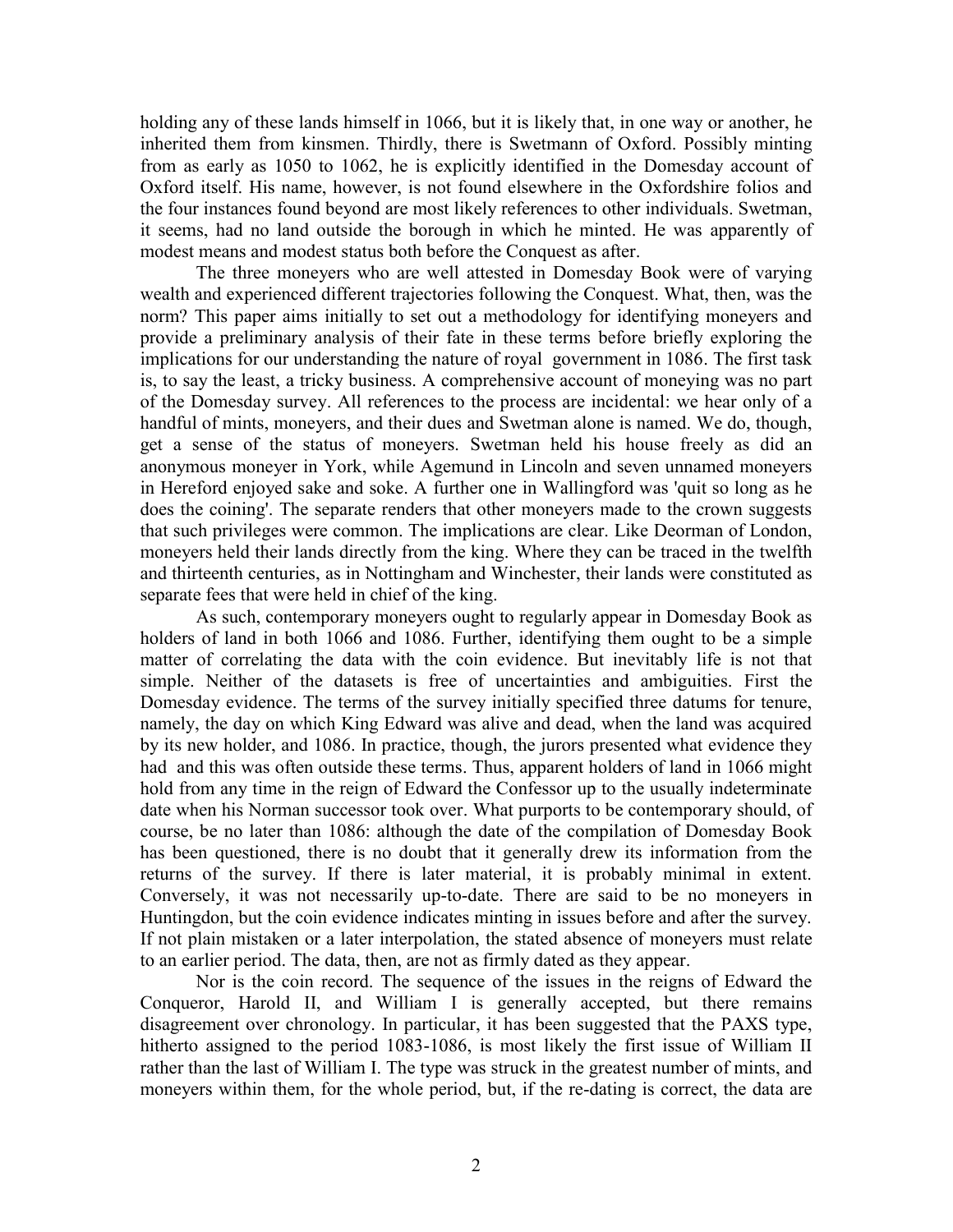later than the Domesday survey. In its turn, the reassessment of PAXS requires a reexamination of the remaining issues of the reign of William the Conqueror, a task as yet to be undertaken.

All this uncertainty would be surmountable were either source more precise in its identification of individuals. Domesday's focus was the tenants-in-chief in 1086. The scribes were assiduous in distinguishing one from the other by the use of distinctive bynames, that is toponymics, patronymics, nicknames, occupation names, and the like. By contrast, the English holders of land in both 1066 and 1086 are rarely so identified. The information was available but apparently deemed irrelevant to the scribes' purpose. The coin ascriptions are no more precise: bynames are again rare. There was usually no room on the coins for such, it is true, but, more to the point, no need for them. The three to four year life cycle of each type and the record of the mint was sufficient to identify any particular moneyer, even if he had a common name such as Godwine or Leofric. So, we have masses of undifferentiated common names – perhaps as many as 30,000 in total – that are difficult to distinguish one from another.

Difficult but not impossible. In the absence of bynames, individuals who forfeited after the Conquest can sometimes be identified in Domesday Book with a degree of certainty from the holder in 1086. Many tenants-in-chief at the time of the Domesday survey owed their title to what is called antecessorial succession, that is, they were granted the estates of a single individual, their *antecessor*, in their entirety. It follows that a recurring name in the baron's fee is likely to be that of the same individual. Recurring patterns of names are also suggestive. Where two or more names are paired, either in 1066, 1086, or both, in a number of contexts, then again it might be assumed that the references are to the same people. Rare name forms may point in the same direction and, if all else fails, geographical proximity may provide a clue. These are the standard tools of the trade in Domesday prosopography. In pursuing moneyers, we can add tenurial profiling to the list. As thegns of higher status, moneyers are more likely to be found in some contexts than others.

In what follows Domesday names have been taken from my own database which is based on the John Palmer's Hull dataset. All entries have been crossed referenced to the Phillimore edition of Domesday Book, the Alecto Digital Domesday, and the Prosopography of Anglo-Saxon England (PASE) website. The coin evidence comes from the FitzWilliam Museum Early Medieval Coin Finds (EMC) dataset, which brings together single find coins and the Sylloge of Coins of the British Isles (SCBI) dataset, and has been cross-referenced to the corresponding PASE entries. Normalization of names is different in all these datasets and so equivalences have been indicated where appropriate by references to von Feilitzen's *The Pre-Conquest Personal Names of Domesday Book*. Otherwise the PASE forms have been used. Apart from the Domesday poles of 1066 and 1086, an elastic approach to chronology has been adopted. Close dating is a rarity in early medieval studies and, for the purposes of prosopography if desirable, it is not strictly necessary. So associations have been deemed relevant whether the individuals minted in the past, present, or was to do so in the future. On the same basis the coin evidence has not been confined to the reign of William the Conqueror, but has also been draw from the reigns before as after the inquest.

Moneyers in 1086 and their antecedents should be most readily identifiable in the Domesday accounts of the boroughs in which they worked. Entered at the head of the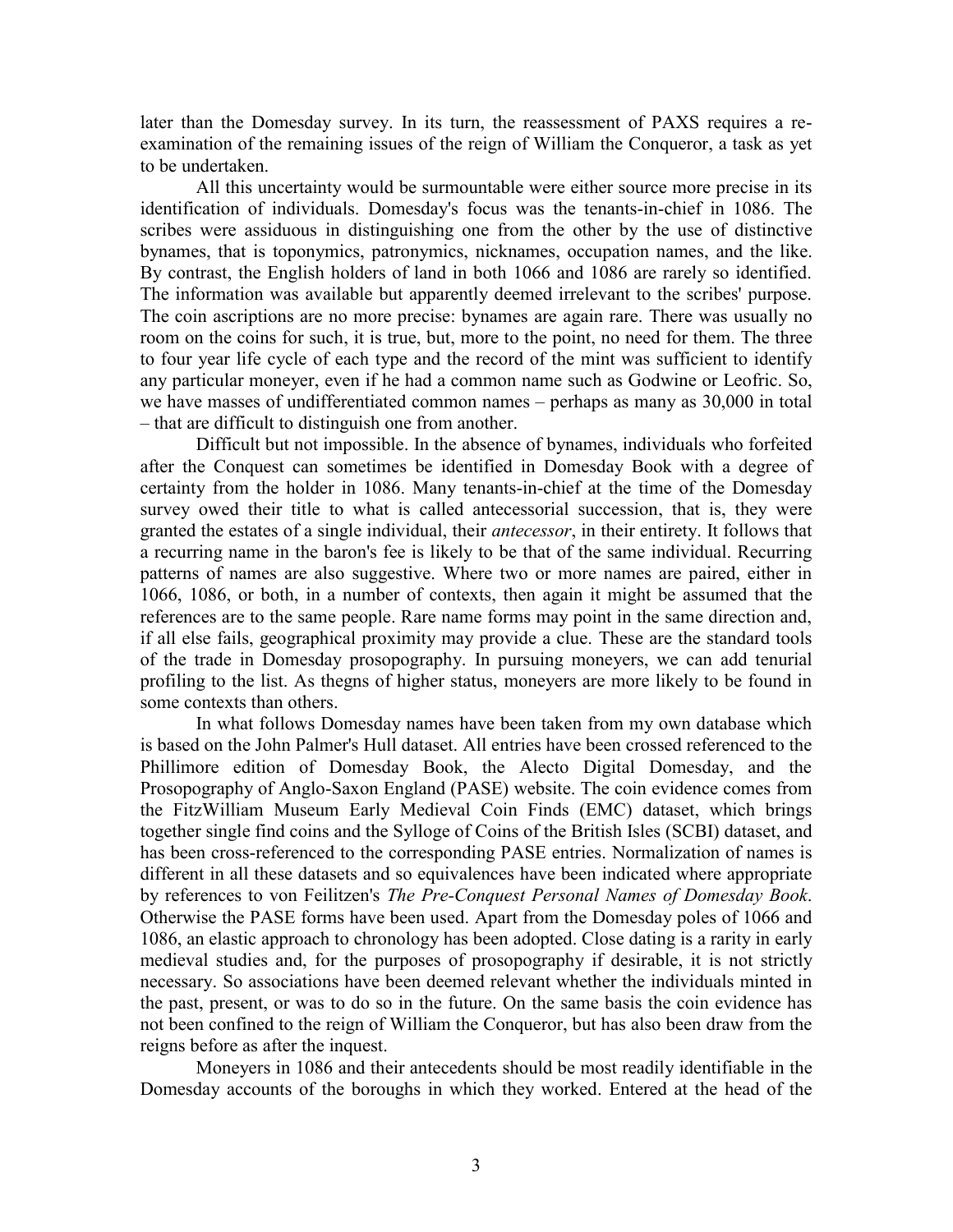county folios, these accounts are typically divided into two broad sections, the first relating to the dues of the king and the second to privileged landholdings. The properties that rendered them are conventionally known as customary and non-customary respectively. Moneyers are more likely to be found in the latter. We have already noticed Agemund of Lincoln who appears in the account of the privileged lawmen. Since his father was Walraven and both names appear in the Lincoln coin record, they can readily be identified as the moneyors of the same names. Likewise, Godric son of Eadgifu, the lawman, may also have been the Godric, or one of a series of Godrics, who coined sometime between 1042 and 1086. He was succeeded by Peter of Valognes and so can be identified with the Godric who preceded Peter in Burton by Lincoln. Despite the matronymic, it is possible that he was the Godric who was Agemund's son since in the thirteenth century Burton was held by the de Paris family to whom Agemund's post-Conquest estates had descended.

Beorhtræd and Deorman can be likewise confidently identified as moneyers in Oxford. Although they held a house in the borough jointly, there is no explicit indication that they were related like Agemund and Walraven. Nevertheless, both names are rare and their tenurial interdependence must therefore suggest that they are the Beorhtræd and Deorman who coined in the reigns of Edward the Confessor, William the Conqueror, and the early years of his son Rufus. They were likely father and son. Whether Deorman of Oxford is identical with Deorman of London is unclear.

In the account of Colchester there are no less than seven names that coincide with those of moneyers there between 1046 and 1089. Ælfsige, Beorhtric, Deorman, Godric, Goldman, Wulfric, and Wulfwine all held tenements from the king (there is no comparable record of non-customary lands). Here, however, there is no particularly significant association between them and so we can only be confident that the rarer names represent individuals. Thus, Goldmann is only attested in this entry and the coin record, while Deorman is confined to the same in the Essex folios. Both are almost certainly the Goldman and Deorman who minted between 1059 and 1068 and 1053 and 1062 respectively. Again, it is unclear if the latter is identical with one or other of the Deormans already noticed. The Leofsunnu mentioned in the same account must be the Maldon moneyer who worked between 1072 and 1086. The name is only otherwise found in the Essex and Suffolk folios of Domesday Book in eleven entries relating to land in the immediate vicinity of Colchester and Maldon. Ten had passed to three tenants-in-chief by 1086 and one was continued to be held as a subtenancy by Leofsunu. The rarity of the name, however, suggests that they probably all belonged to the same man before the Conquest. Again, the York account provides the names of Authulfr and Arnketil who are found in the coin record for the periods 1059 to 1074 and 1044-1066. The former probably held Eddlethorpe to the east of York and the latter Morton to the west; both estates passed out of their hands after the Conquest. Finally, Brunman the reeve in Canterbury may also have been a moneyer. Domesday records that he took tolls from foreigners and so it is only his name that links him with moneying. But moneyers are known to have taken other roles in royal administration, notably money changing, in the twelfth century and his identity with the Brunman who minted between 1048 and 1050 is therefore not impossible.

The haul of names is not great. Towns were not part of the Domesday commissioners' remit and their Domesday accounts are, with but few exceptions,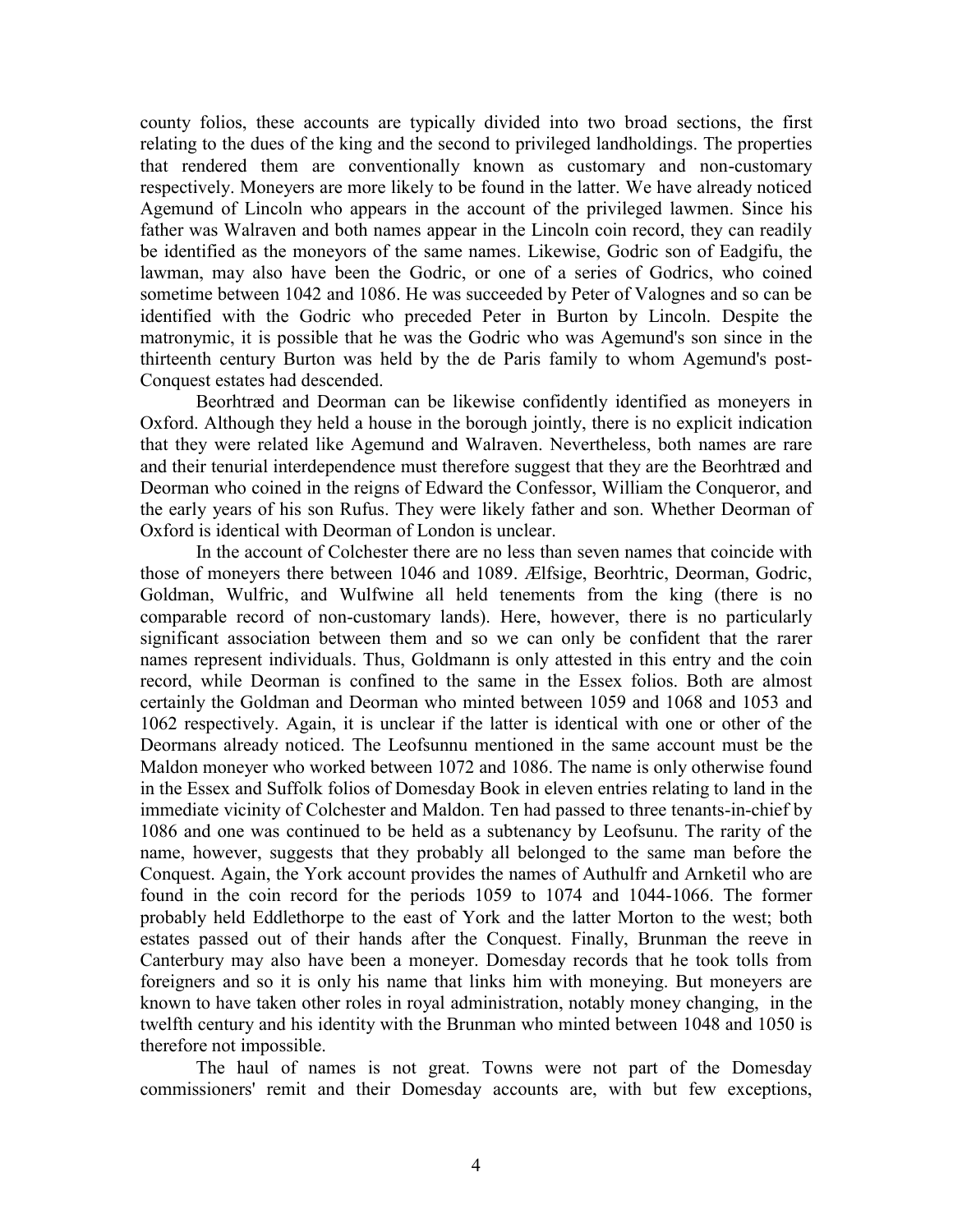notoriously incomplete and elliptical. We can use the coin record on its own to suggest the names of those who are noticed but unnamed (Table 1). Even then, though, only a small number of moneyers working in the mid to late eleventh century can be identified. We might expect to be better served in the account of their lands outside the boroughs. As in boroughs, tenurial profiling indicates where they are most likely to be found. The rural estates of Agemund of Lincoln and Deorman of London were enrolled among the lands of the *taini regis* of Lincolnshire, Hertfordshire, and Middlesex, respectively. These, the king's thegns, were Englishmen who had survived the Conquest as royal servants and minor lords holding directly of the crown. Their estates are in the normal course of events entered as the last breve in each county. However, in the counties that had been given over to local magnates – Kent, Sussex, Cheshire, and Shropshire – they might be enrolled in various places or are otherwise signalled by the identity of the holder in 1066 and the tenant in 1086. It is in these sections of Domesday Book that the lands of moneyers in 1086 are most likely enrolled.

|                   | 1066           |                | 1086           | 1080-1083 | <b>PAXS</b>   |
|-------------------|----------------|----------------|----------------|-----------|---------------|
| <b>Bridport</b>   | $\mathbf{1}$   | Hwætman        |                |           |               |
| <b>Chester</b>    | $\overline{7}$ | Ælfsige        |                |           |               |
|                   |                | <b>Bruning</b> |                |           |               |
|                   |                | Leofnoth       |                |           |               |
|                   |                | Ealhsige       |                |           |               |
|                   |                | Dunning        |                |           |               |
|                   |                | Huskarl        |                |           |               |
|                   |                | Throndr        |                |           |               |
| Colchester        | U              |                |                |           |               |
| <b>Dorchester</b> | $\overline{2}$ | Unknown        |                |           |               |
| <b>Hereford</b>   | $\overline{7}$ | Ælfwig         |                |           |               |
|                   |                | Eadric         |                |           |               |
|                   |                | Earnwig        |                |           |               |
| Huntingdon        | $\overline{3}$ | Leofwine       | $\overline{0}$ |           |               |
|                   |                | Godric         |                |           |               |
|                   |                | Godwine        |                |           |               |
| Ipswich           |                |                | U              |           | <b>Ælfric</b> |
|                   |                |                |                |           | Ælfwine       |
|                   |                |                |                |           | Æthelwine     |
|                   |                |                |                |           | Leofwine      |
|                   |                |                |                |           | Sveinn        |
| <b>Lewes</b>      |                |                | U              |           | Ælfric        |
|                   |                |                |                |           | Osweald       |
|                   |                |                |                |           | Wynræd        |
| <b>Norwich</b>    |                |                | $\mathbf{1}$   | Unknown   | Eadweald      |
|                   |                |                |                |           | Eadwine       |
|                   |                |                |                |           | Godric        |
|                   |                |                |                |           | Godwine       |
|                   |                |                |                |           |               |

Table I: *unnamed moneyers in Domesday Book*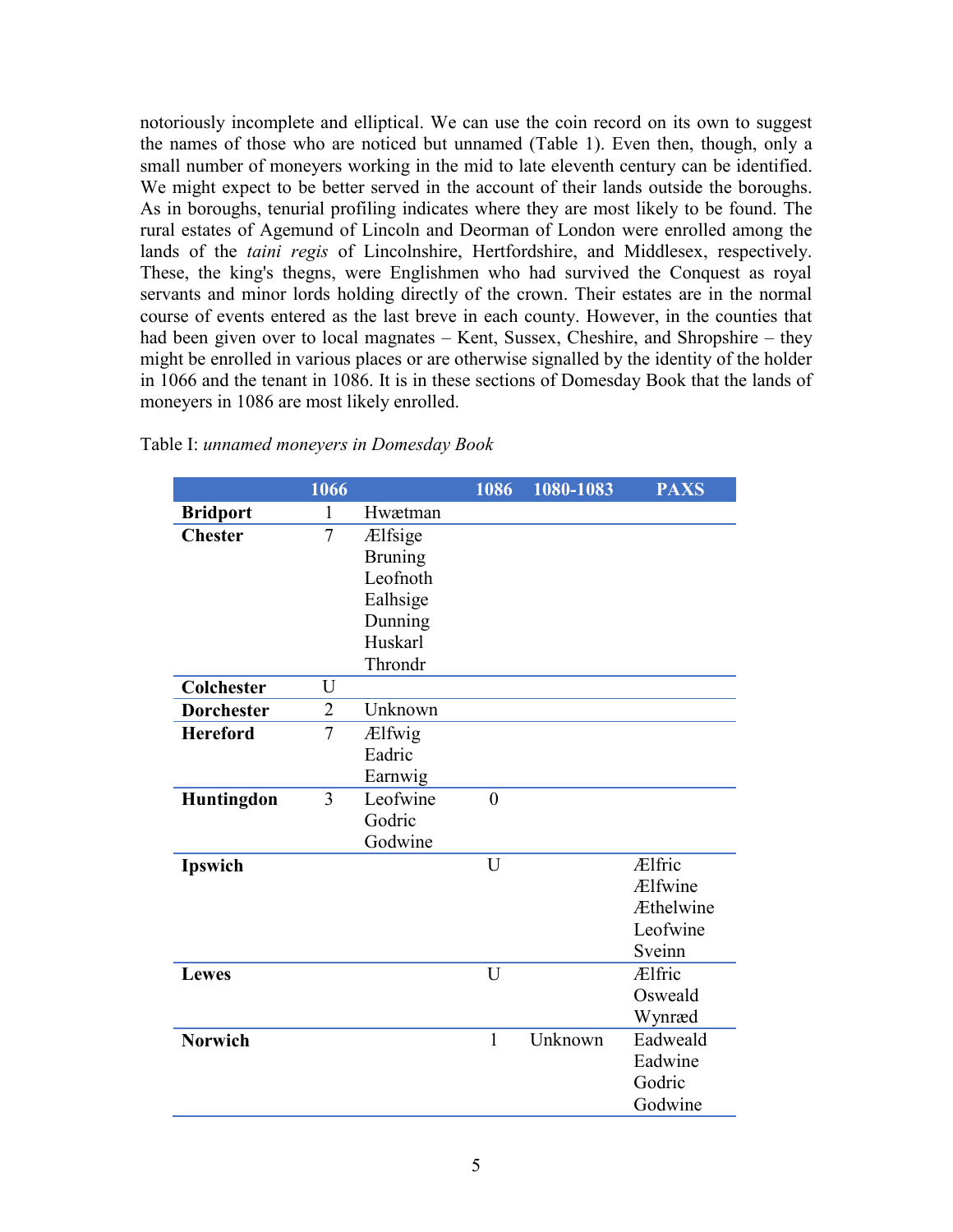|                    |                |          |   |           | Howard<br>Inhune |
|--------------------|----------------|----------|---|-----------|------------------|
|                    |                |          |   |           | Ulfketil         |
| Nottingham         | $\overline{2}$ | Forni    |   |           |                  |
| <b>Shaftesbury</b> | 3              | Unknown  |   |           |                  |
| <b>Shrewsbury</b>  | 3              | Æthelric |   |           |                  |
|                    |                | Earnwig  |   |           |                  |
|                    |                | Godwine  |   |           |                  |
|                    |                | Wudumann |   |           |                  |
|                    |                | Wulfmær  |   |           |                  |
| <b>Sudbury</b>     |                |          | U |           | Wulfric          |
| Wallingford        |                |          | 1 | Svertingr | <b>Æthelwine</b> |
|                    |                |          |   |           | Svertingr        |
| Wareham            | 2              | Sidumann |   |           |                  |
| York               |                |          | 1 | Authbjorn | Authbjorn        |
|                    |                |          |   |           | Leofwine         |
|                    |                |          |   |           | Leysingr         |
|                    |                |          |   |           | Sunnulfr         |
|                    |                |          |   |           | Thorr            |

U=unspecified number

The Yorkshire evidence is the most prolific and there rare name forms are the main indicator. The king's thegns Hardulfr, and Snaebeorn only appear once each on the Yorkshire folios, and Arngrimr three times. All three held in both 1066 and 1086 and are almost certainly identical with the moneyers of the same names who minted variously between 1048-1098. Indeed, Arngrimr held in Huntington in conjunction with a Frithgrestr who minted in Chester between 1068-1070 where an Arngrimr was also active. Skuli, who by 1086 had been succeeded by a Thorketil, is another candidate. Again, the name is rare, but it is known to be that of Agemund of Lincoln's brother. Swein, Thorr, and Ulfketil also held in both 1066 and 1086 in adjacent vills, but we can be less certain of their identity since their names are so common.

The Lincolnshire evidence is similarly discursive. Kolgrimr, one of the few Englishmen of means in 1086, held one parcel of land in 1086 in succession to Agemund. Before the Conquest he was the reeve of Grantham and had held three demesne manors in the vicinity of the town. These he retained after the Conquest and thereafter acquired eight further estates in chief and sixteen tenancies. His preferment was most likely related to ministerial service in King William's administration, but he may have started his career as the moneyer who coined at Lincoln between 1044 and 1056. The Auti who minted between 1050 and 1062 may be the Auti who held in Hibaldstow in succession to a Brunier. Finally, the Leofric who held in Creeton in both 1066 and 1086, could be the Stamford moneyer. However, the name is so common that no firm conclusion can be reached.

Elsewhere the evidence is sparser. In Hampshire Eadwine was succeeded by Godwine in Bartley and they may therefore represent the moneyers who minted at Winchester before and after the Conquest. Likewise, a Leofwine succeeded a Godric in Handley in Derbyshire, again reflecting the sequence of moneyers of the same name at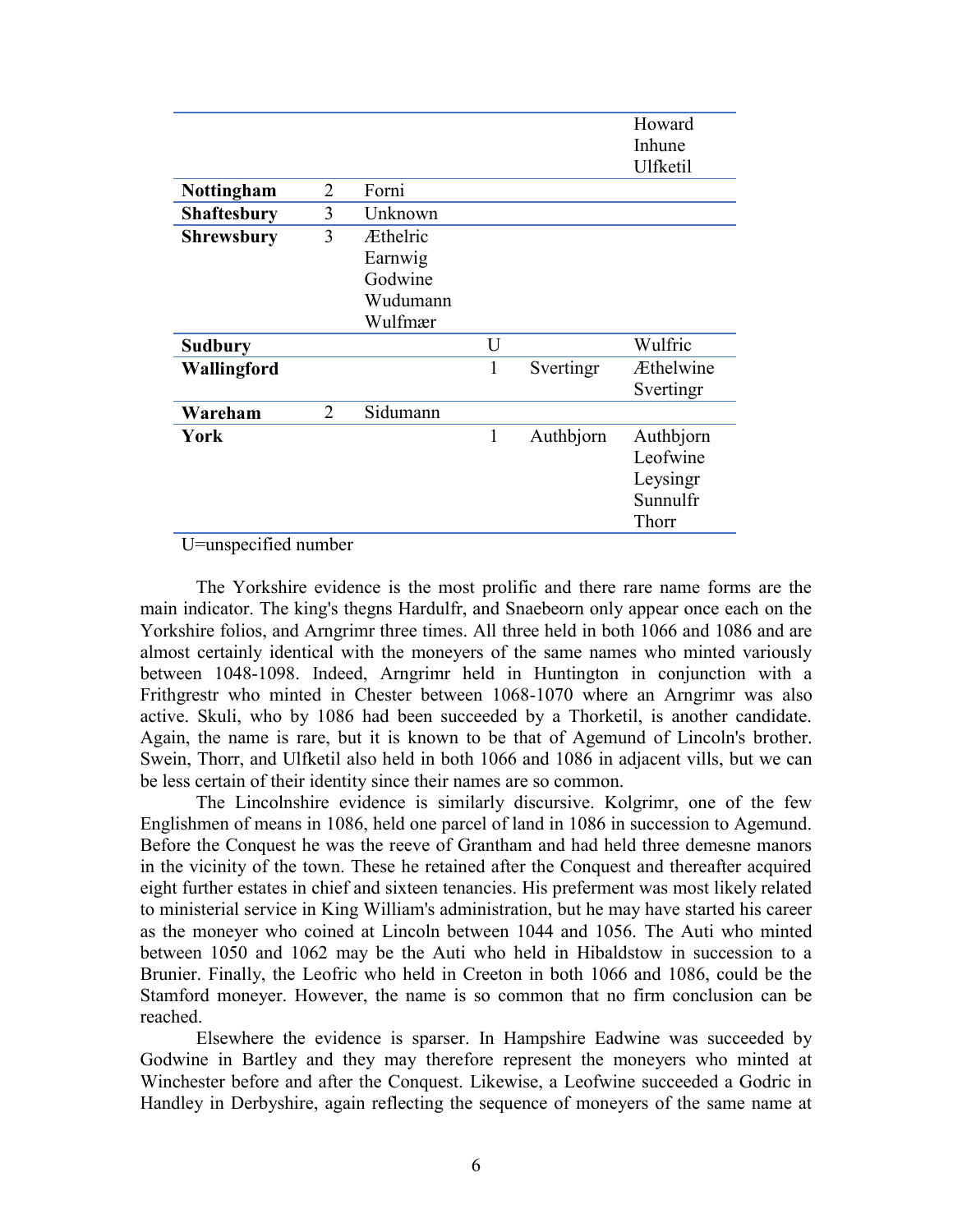the Derby mint. In both cases, however, the names are so common that certainty again alludes us. Rarer names afford more confidence. Osmær and Beorhtweard, who were king's thegns in Somerset holding a single estate each, are likely to be the moneyers at Bath and Bristol respectively. An Atsurr, who held Kinoulton in Nottinghamshire, was probably the Nottingham moneyer of the same name and may be the Atsurr son of Svala who enjoyed sake and soke. Beorhtwine, who held eleven manors of the king in both 1066 and 1086 in Dorset, was a reeve, but, given the comparative rarity of his name, it is not impossible that he was the moneyer of the same name who minted at Bridport between 1083 and 1086 and probably at Frome before the Conquest. Other *taini regis* have such common names that it is impossible to link them with confidence.

Identifying moneyers who held before the Conquest and lost their estates thereafter is a more hit and miss affair. Tenurial profiling is of less value here. The simple *tenuit* formula may indicate those who held with sake and soke, but such king's thegns did not necessarily hold all their lands so privileged. It is, then, cross-linking that provides the best evidence for the identification of moneyers in 1066. Deorman of London's antecedents were probably moneyers or related to moneyers. Deorman himself is not known to have held land before the Conquest unless he was the Deorman who was the lord of Moreton Morrell in Warwickshire. It is, though, unlikely that he enjoyed especial preferment after the Conquest. His antecessor in Hertfordshire was Alwin Horne, a king's thegn, who was presumably a kinsman of Leofwine Horne, a Rochester moneyer in Kent. Further, Deorman held Watton with an Alfward and succeeded to an Algar in Islington, both names of London moneyers who coined between 1042 and sometime in the reign of William the Conqueror and 1046-1053 respectively. It seems eminently likely that Dorman succeeded to the family business and the family lands.

Godman, who held land in Grantchester in Cambridgeshire, was probably the Hertford moneyer, for his land passed to Godlamb, probably the Cambridge moneyer who held it from the Count Alan in 1086. On the same grounds, Leofstan, Leofwine, Alfred, and Sigeræd, who, *inter alios*, held land in 1066 in the Kentish vills of Pising and Pineham, were probably the moneyers of the same names in Canterbury. By 1086 their holding had passed to Hugh de Port who appears to have held them in demesne. If Sigeræd was Sigeræd of Chilham, he had held his lands with sake and soke.

Otherwise, rare names are the main indicator. Sigeræd son of Aelfeva, King Edward's thegn, may have been the Newport moneyer in Buckinghamshire. His lands had passed to Earl Hugh by the time of the Domesday survey. The Colbein who held Lach Dennis and Goostrey in Cheshire is most likely the Chester moneyer who also appears to have minted at Derby. Wicing, who held eleven manors in Devon, must be the Exeter and Lydford moneyer. His estates passed to brothers William Cheever and Ralf de Pomeroy. Ifing of Alreford was in all likelihood another Exeter moneyer. Hwætman who had held Wey in Dorset was clearly the moneyer at the Bridport and Dorchester mints both before and after the Conquest. The name only otherwise appears once in the Herefordshire folios of Domesday Book. By 1086 his manor had passed to Fulcred, a Frenchman. The Aslakr in the Lincolnshire folios who, like Agemund, gave title to Jocelin son of Lambert, held seven estates and may be the Lincoln moneyer of the same name. An Alnoth, who held two manors in Ingham with him, could be the Ælfnoth who minted in Lincoln into the reign of William the Conqueror. Yet another Lincoln moneyer may be the Asfrith who preceded Alfred of Lincoln in two manors. In Nottinghamshire Atsurr, who preceded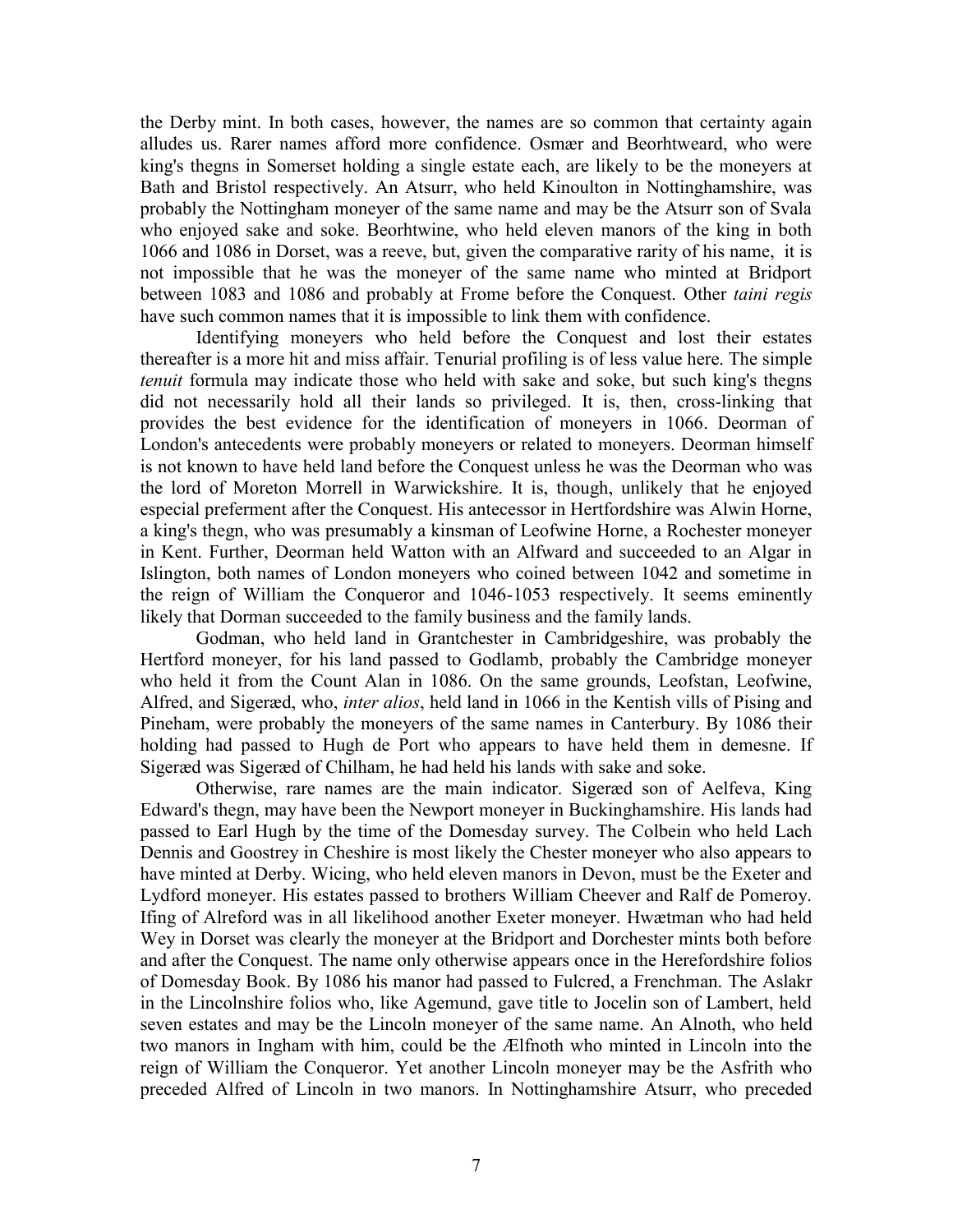William Peverel, is probably the king's thegn who held Kinoulton and the Wædel who held one parcel of land in Somerset was almost certainly the Bath moneyer. Finally, five rare names are recorded in a pre-Conquest schedule of king's thegns postscriptally inserted into the Yorkshire folios which are probably those of York moneyers. Lesingr held some eleven parcels of land in 1066. By 1086 at least two had passed to Robert Malet, but the fate of the others is unrecorded – the schedule has no TRW details. It is likely, though, that they had been lost, for, by the time they emerge into the light of history, they too were held by newcomers. A Rosketill. held seven estates of which at least five passed to Normans, while Svartkollr probably had as many as six estates and Raven two. A Man who preceded Drogo de Beuvriere in Ellerby may have been another York moneyer.

Our results are summarized in Table 2. At best somewhere in the region of fortyfour or so moneyers can be identified who held land in 1066 or thereabouts. There are no more than eighteen for 1086. These represent at most 33% of the moneyers working in 1066, 11% of the PAXS moneyers, and 25% of the issue before. There can be no doubt that those with more common names, the vast majority in the corpus, must also be represented to a greater or lesser degree in Domesday Book. It is possible that the later history of their fees may, in some cases, help to identify them. Such an analysis has been beyond the scope of the present study. The majority, nevertheless, will probably remain irrecoverable. Much of the data is intractable. That is not to say, however, that what has been recovered is without value. The methodology applied above cannot claim to provide absolute certainty in every case. It is also by necessity county based. Like Deorman of London and Colbein of Chester, moneyers may have regularly held land outside the shire in which they minted. Nevertheless, the resulting analysis has uncovered enough probable identifications to draw wider conclusions.

| <b>Mint</b>  | c.1066                                           | c.1086           |
|--------------|--------------------------------------------------|------------------|
| Bath         | Wædel, Osmær's father                            | Osmær            |
|              | Bridport Hwætman                                 | Beorhtwine       |
|              | Bristol Beorhtweard                              | Beorhtweard      |
| Cambridge    |                                                  | Godlamb          |
| Canterbury   | Leofstan,<br>Alfred,<br>Brunman,                 |                  |
|              | Leofwine, Sigeræd                                |                  |
| Chester      | Colbein                                          |                  |
|              | Colchester Deorman, Goldman                      |                  |
| Derby        | Godric                                           | Leofwine         |
| Exeter       | Wicing                                           |                  |
| Hertford     | Godman                                           |                  |
|              | Lincoln <i>E</i> lfnoth,<br>Asfrith,<br>Agemund, |                  |
|              | Aslakr, Auti, Godric son of                      |                  |
|              | Eadgifu, Kolgrimr, Walraven                      |                  |
| London Algar |                                                  | Deorman, Alfward |
|              | Maldon Leofsunnu                                 |                  |
| Newport      | Sigeræd son of Aelfeva                           |                  |

Table 2: *Domesday moneyers*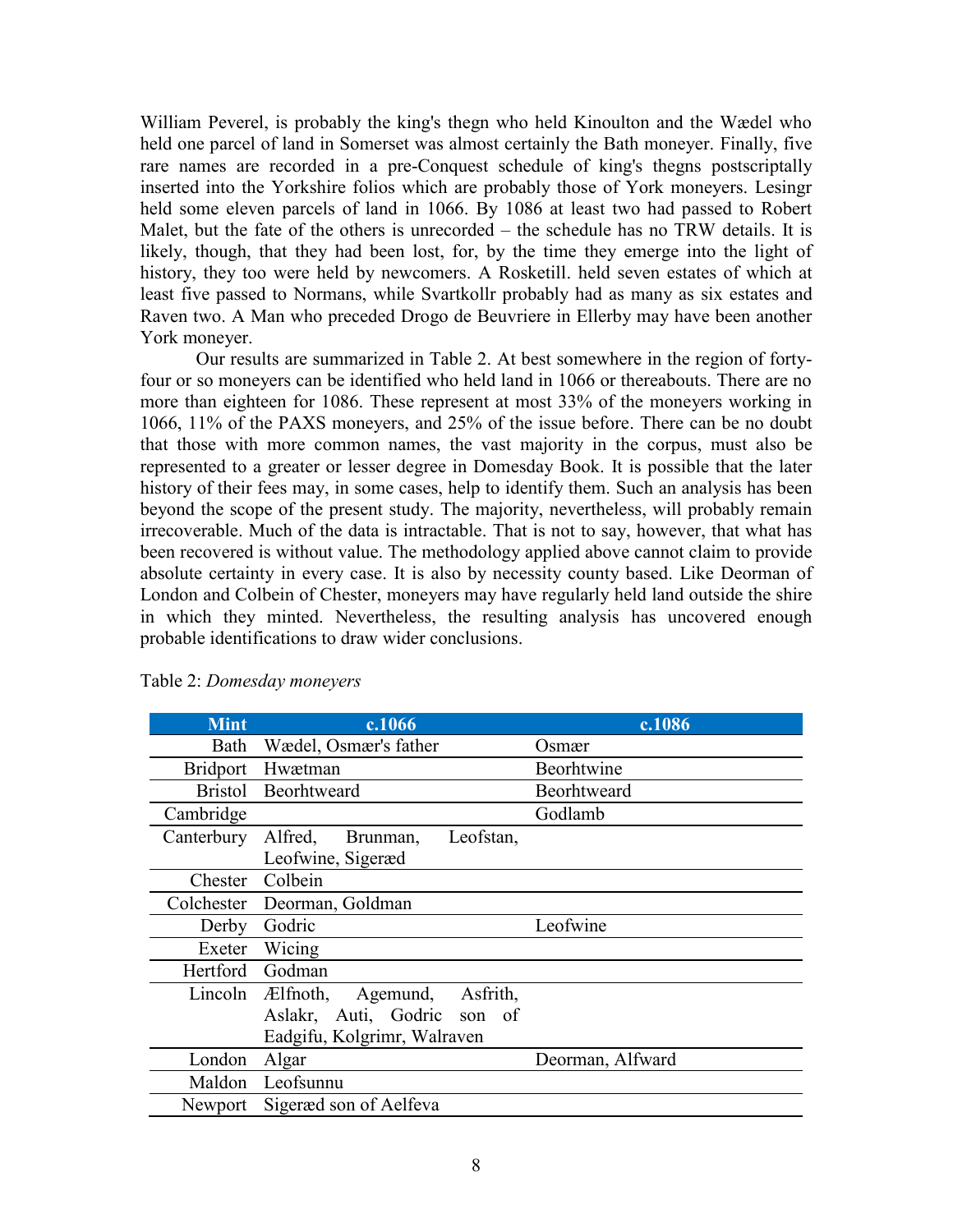| Nottingham Atsurr  |                                                                   | Atsurr             |
|--------------------|-------------------------------------------------------------------|--------------------|
|                    | Oxford Swetmann                                                   | Beorhtræd, Deorman |
| Stamford Leofric   |                                                                   | Leofric            |
| Winchester Eadwine |                                                                   | Godwine            |
|                    | York Arngrimr, Arnketil, Authulfr, Arngrimr, Hardulfr, Snaebeorn, |                    |
|                    | Hardulfr, Lesingr, Man, Raven, Swein, Thorr, Ulfketil             |                    |
|                    | Rosketill, Skuli, Snaebeorn,                                      |                    |
|                    | Svartkollr, Thorr, Swein, Ulfketil                                |                    |

NB moneyers who worked in more than one mint are entered only once.

Fragmentary evidence indicates that moneyers were of thegnly rank well before 1066, but there is little to reveal their reach. The Domesday evidence adduced here suggests that on the eve of the Conquest it might be considerable. Agemund of Lincoln and Deorman of London did not stand alone in their wealth. The size of their holdings was matched by as many as eight further putative moneyers, namely Wicing of Exeter, Aslak of Lincoln, Leofsunu of Maldon, Atsurr of Nottingham, and Lesingr, Rosketill, Svartkollr, and possibly Ulfketil of York.

These tycoons of the moneying world, however, are outnumbered by those with more modest holdings. The majority of the moneyers that have been identified held one or two manors each. The contrast is the most pronounced among the York moneyers. Where Lesingr had eleven manors, Rosketill seven, and Svartkollr six, Authulfr had two and Authbjorn, Hardulfr, Raven, Skuli, and Snaebeorn one each. Smaller holdings may have been the norm in most mints. Like Swetmann, Goldman of Colchester and Beorhtræd of Oxford appear to have held no rural estates at all. This may have been common. There is many a name in the coin record for which there is no corresponding name in Domesday for the shire in which the moneyer worked. Forni, for example, minted in Nottingham up to 1072, but his name is not found in the Nottinghamshire folios. A Forne was a king's thegn in Yorkshire and a lawman of York, but there is nothing to associate him with the moneyer.

If the wealth of moneyers in 1066 varied, there was a decided levelling down thereafter. Kolgrimr of Lincoln certainly went up in the world, but he was advanced in the king's service as a minister rather than as a moneyer. Otherwise, it was only Deorman of London, and, if correctly identified, Beorhtwine of Bridport and Ulfketil of York who emerged apparently unscathed from the Conquest. All the other big-hitters lost estates, only retaining, if they were lucky, a rump of one or two manors like Agemund. Those who had always enjoyed such modest holdings tended to be more successful in retaining their land. The pattern, however, is the most pronounced in the North where English survivors were generally more common. Elsewhere in the country *taini regis* who were moneyers are the rarer.

It would seem, then, that in the aftermath of the Norman Conquest moneyers did not generally fare better than other classes of Englishman. Domesday Book attests that they tended to retain their urban tenements, but the more wealthy ones were stripped of their other properties. In this they are paralleled by urban patriciates in general. The lawmen of Cambridge, Lincoln, and York, for example, also lost their rural estates. The expertise of such specialists in justice and administration was essential to the Norman regime. Like the sheriffs and reeves who also survived the Conquest, they were retained